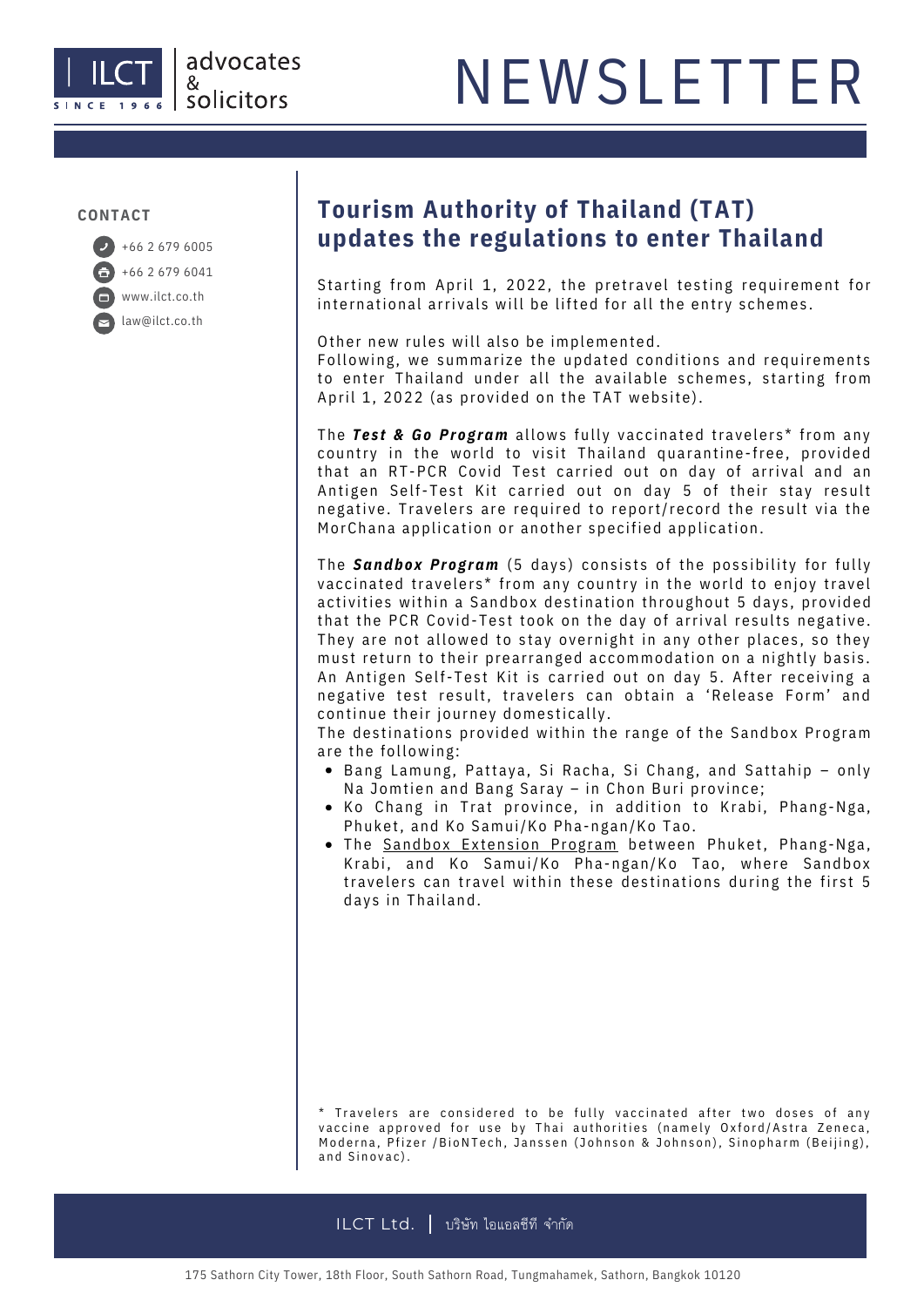#### **CONTACT**



The *Alt e rnati v e Quarantine (AQ)* s cheme or *Happy Quarantine Nationwide* provides that travelers from any country in the world are eligible to enter Thailand, regardless their vaccination status. Travelers will have to undergo at least 5 days quarantine in a government-approved facility of their choice. PCR tests will be carried out on day 0 or 1 and day 4 or 5. If negative, completed the required quarantine period, travelers are free to go anywhere in Thailand.

#### **General remarks:**

International arrivals under any of the current three entry schemes  $-$  TEST & GO, Sandbox, and Alternative Ouarantine (AO) – will be allowed to enter Thailand without the need to show proof of a negative RT-PCR test within 72 hours of travel.

After having completed the required mandatory stay within a Sandbox destination, or the mandatory quarantine in a governmentapproved facility, travelers are free to go anywhere in Thailand, provided that the ATK self-test or the last RT-PCR Covid test is also negative.

While in Thailand, travelers are advised to strictly follow the standard, good personal hygiene practices; such as wearing a mask in public, maintaining hand hygiene (washing with soap and water or using hand sanitizer), and keeping a physical distance of at least 1 meter from others.

Travelers who are experiencing COVID-like symptoms should get tested. If testing positive they must get appropriate medical treatment. Those with COVID-19 testing appointments must get tested.

All travelers must download and install the **MorChana** application, and set it on at all times for COVID-19 precautionary measures. Please visit the official website of the Tourism Authority of Thailand: https://www.tatnews.org/, for additional updates and further details (such as entry requirements for children, and consequences of a positive RT-PCR test result).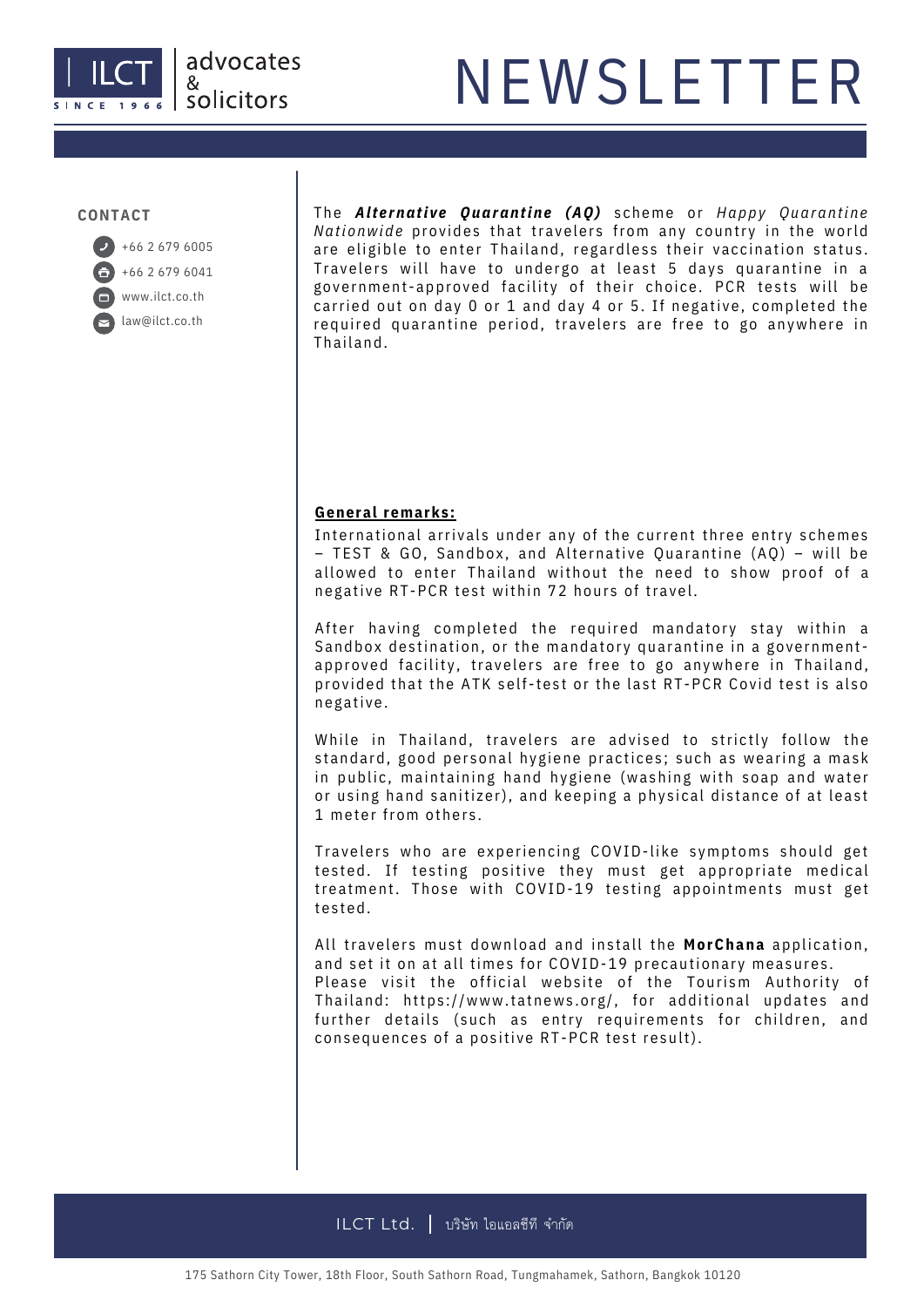

#### **CONTACT**



**Requirements summary:**

### *Test & Go Program*

#### *Pre-arrival requirements*

A Thailand Pass (application via https://tp.consular.go.th) - Travelers can submit an application not earlier than 60 days prior to their scheduled departure date.

An insurance policy with coverage no less than USD 20,000 (Thais and foreign expatriates under Thailand's national healthcare coverage are exempt from this requirement).

A proof of prepayment for 1 night of accommodation at a governmentapproved hotel, such as SHA Extra Plus (SHA++), AQ, OQ, or AHQ on Day 1, and the expenses for 1 RT-PCR tests on Day 0 and 1 Antigen Self-Test Kit (self-ATK) on Day 5. The prepayment for Day 0 must include accommodation, a test, and a prearranged transfer from the airport to the hotel. On Day 0, they must stay within the room for the RT-PCR test result.

A Certificate of COVID-19 Vaccination/Recovery - Everyone 18 years of age and older must be fully vaccinated for COVID-19 with an approved vaccine at least 14 days before traveling to Thailand.

*On arrival requirements and Stay*

All travelers must undergo the 'entry screening', including a body temperature check at the point of entry.

Present the required documents to the Communicable Disease Control officers to carry out the checks. Provided that all documents are in order, the officers will then affix the Quarantine Form with the official seal of Thailand's Department of Disease Control, along with instructions on either to undergo a quarantine or mandatory stay (Test & Go).

Travelers can then proceed to Immigration. As well as going through the Immigration procedures, travelers must also present their copy of the affixed Quarantine Form and passport to the Immigration officer to carry out the checks.

Proceed to the prearranged accommodation or medical facility to undergo the first RT-PCR test. The trip must be by a prearranged vehicle on a sealed route. Then, all travelers must wait for the test result within the hotel only. Travelers under 6 years of age, traveling with parents, can have a saliva test.

If testing is negative for COVID-19, travelers are free to go anywhere in Thailand. However, they will be provided with 1 Antigen Self-Test Kit for a self-test on Day 5 and be required to report/record the result via the MorChana application or another specified application.

All travelers must download and install the MorChana application, set it on at all times for COVID-19 precautionary measures, and record the result on Day 5 in the application.

The self-ATK on Day 5 will not be required if the traveler's length of stay is less than 5 nights or his/her scheduled international departure date out of Thailand is on Day 5 or before.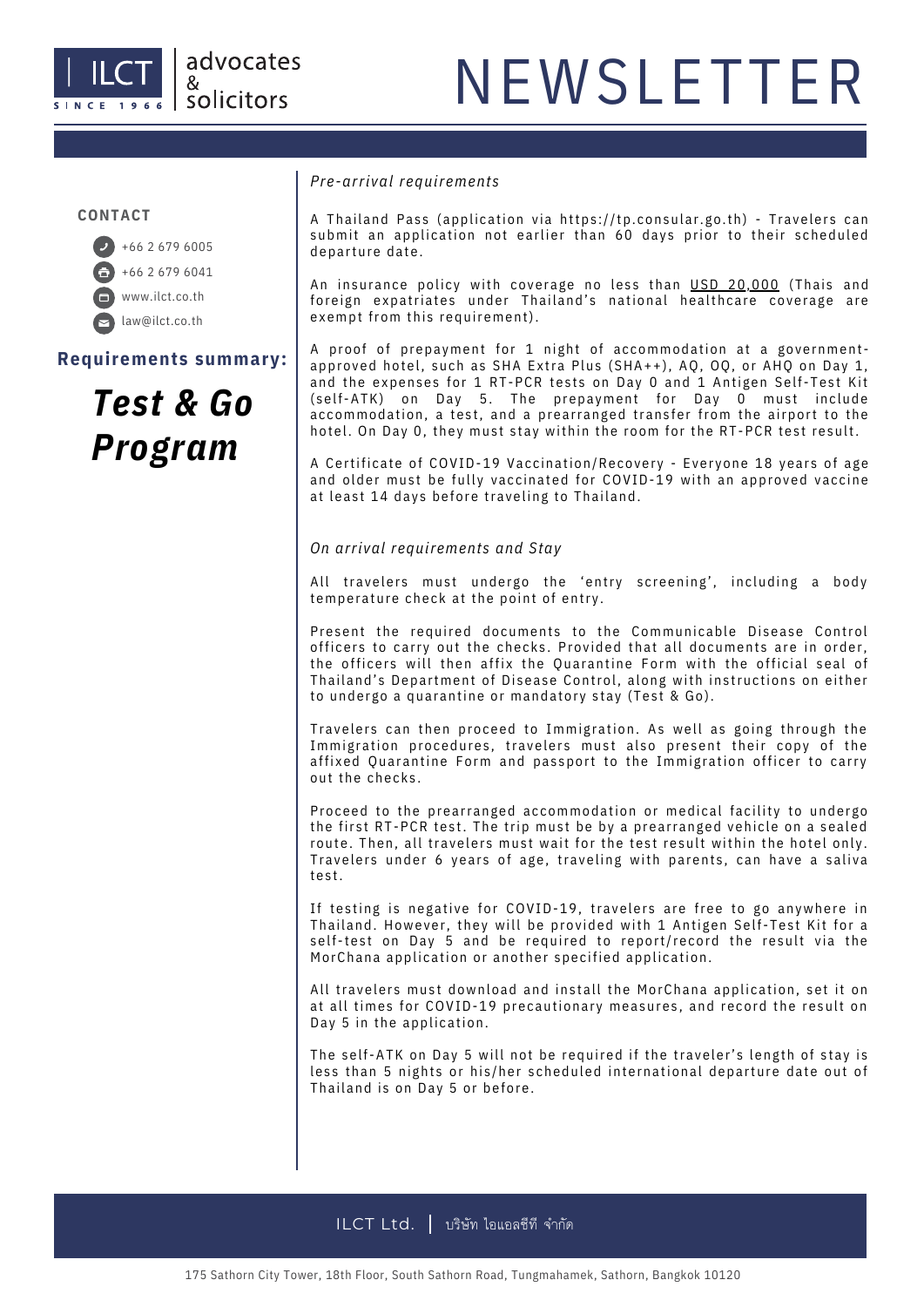

#### **CONTACT**

+66 2 679 6005 +66 2 679 6041 www.ilct.co.th law@ilct.co.th

**Requirements summary:**

### *Sandbox Program*

*Pre-arrival requirement s*

A Thailand Pass (application via https://tp.consular.go.th/).

An insurance policy with coverage no less than USD 20,000 (Thais and foreign expatriates under Thailand's national healthcare coverage are exempt from this requirement).

A confirmed payment for at least a 5-day stay at an approved accommodation, such as a SHA++ hotel, within the eligible Sandbox destinations

A proof of prepayment for 1 RT-PCR test on Day 0 and 1 Antigen Self-Test Kit (self-ATK) on Day 5;

- Krabi, Phang-Nga, and Phuket: Travelers can reserve and prepay for the RT-PCR test via [www.tha](http://www.thailandpsas.com/)ilandpsas.com (2,100 Baht/test);
- Surat Thai (Ko Samui, Ko Pha-ngan, and Ko Tao): Travellers can book and prepay for the RT-PCR test when booking and prepaying for accommodation at SHA++ hotels (2,200 Baht/test). The test on Day 0 will be conducted at Samui International Airport;
- For travelers under the Sandbox Extension program, as well as travelers to Chon Buri (Bang Lamung, Pattaya, Si Racha, Si Chang, and Sattahip only Na Jomtien and Bang Saray) and Trat (Ko Chang), please contact your hotels for more information.

A Certificate of COVID-19 Vaccination/Recovery - everyone 18 years of age and older must be fully vaccinated for COVID-19 with an approved vaccine at least 14 day s before traveling to Thailand.

*On arrival requirement s and Stay*

All travelers must undergo the 'entry screening', including a body temperature check at the point of entry.

Present the required documents to the Communicable Disease Control officers to carry out the checks. Provided that all documents are in order, the officers will then affix the Quarantine Form with the official seal of Thailand's Department of Disease Control, along with instructions on either to undergo a quarantine or mandatory stay (Sandbox).

Provided that all are in order, travelers will then be allowed to proceed to a prearranged sealed transfer to the reserved hotel. Travelers must undergo the first RT-PCR test on the day of arrival (each hotel has its procedure: testing before arriving at the facility or on-site at the facility). If receiving a negative RT-PCR test result, travelers can enjoy travel activities within a Sandbox destination throughout the 5 days:

- Travelers to Krabi, Phang-Nga, or Phuket can change accommodation twice within the first 5 days (can book 2 different hotels) within the province
- Travelers to Ko Samui, Ko Pha-ngan, and Ko Tao can change accommodation 3 times within the first 5 days (can book 3 different hotels), or they can choose to book 3 different hotels on Ko Samui a lone .

On Day 5, travelers must undergo the self-ATK. After receiving a negative test result, travelers can obtain a 'Release Form' and continue their journey domestically.